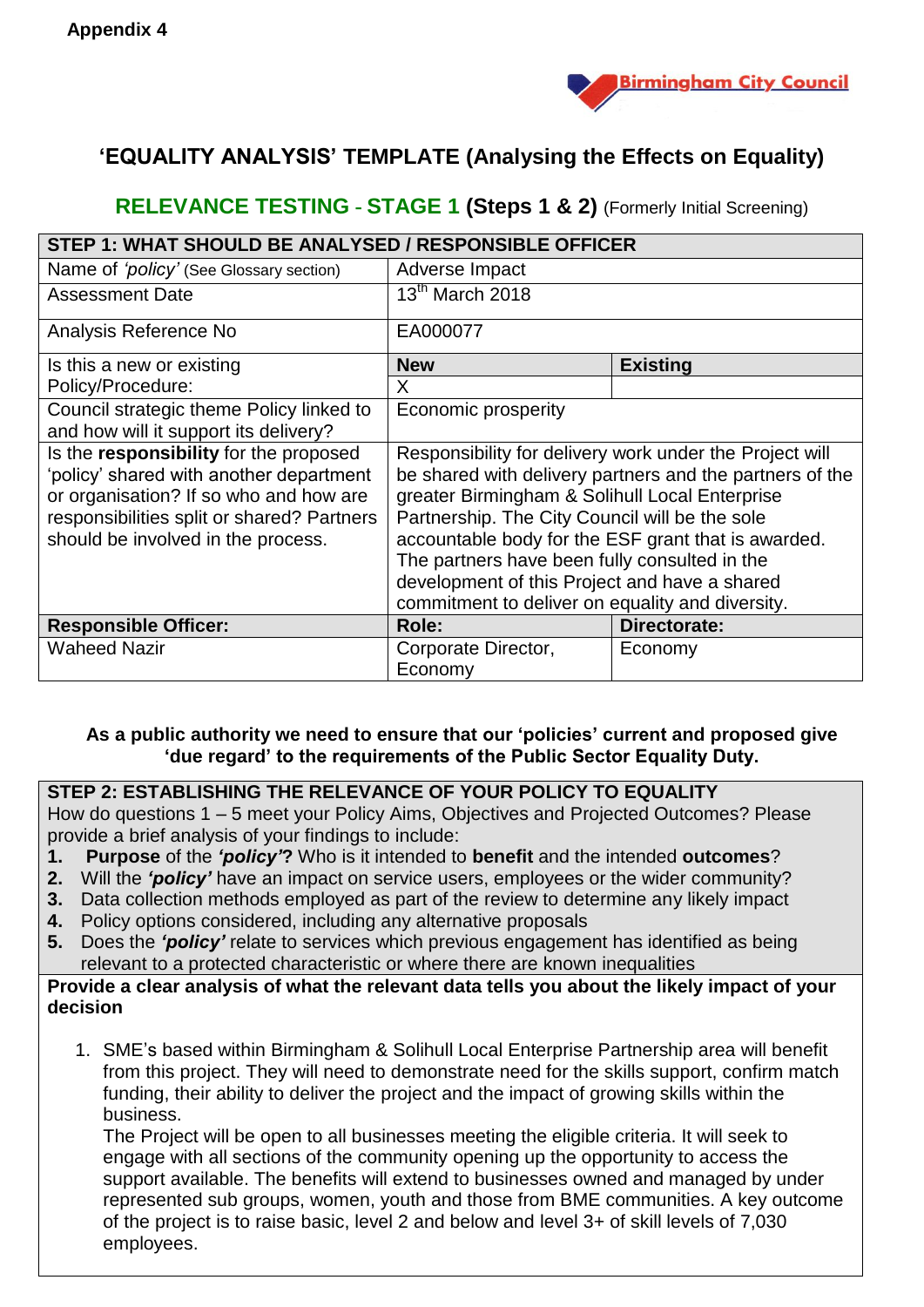- 2. The policy is likely to have a positive impact on service users and the wider community because it will provide tangible skills support to local SME businesses and many of these are owned and run by BME groups, women and young people. These are part of the business support target groups and they will be actively engaged and encouraged to access support services. The Project will be promoted to as wide an audience as possible across the GBSLEP area in order to maximise the potential impact.
- 3. No new data is available at this time to ascertain the full potential impact of the Project. The partners have been fully consulted on the development of this proposal, have agreed to be partners and fully endorse the application. The Project will engage with as many local providers as possible. Partners will attend events targeting these groups to promote the project to a wider audience and make the link between opportunities, economic need and economic growth. During mobilisation and implementation monitoring procedures will be put in place to capture and record engagement data. The Project will be subject to evaluation and all participants will have the opportunity to provide feedback on the recruitment, delivery and impact of their Project participation.
- 4. A full options appraisal has been carried out as part of the process of applying for ESF funding. This appraisal included the 'do nothing' option leaving businesses to find their own training support in the market place, and one that did not engage fully with all partners thereby removing full access to local knowledge and experience for business engagement across all communities and sectors.

5. The policy relates to services that will have an impact on stakeholders, partners, service users, SME businesses and the wider community. It has been developed from the experience of delivering previous successful project activity in Birmingham funded through RGF, ERDF and ESF and the evaluation and output results generated from this activity.

GBSLEP Skills Fund will lead to up to an estimated £12m of public and private sector investment to help raise skill levels and improve business performance. The SME's will benefit from a more trained workforce, which will lead to an increase in staff retention, workforce progression and opportunities for newly qualified apprentices/graduates to be employed. The Project will contribute towards addressing the skills deficit issue within the local economy.

| Analysis of 'policy' in relation to its current potential effects on equality |                          |           |                |  |  |
|-------------------------------------------------------------------------------|--------------------------|-----------|----------------|--|--|
| <b>Chair Person/Lead Officer</b>                                              |                          |           |                |  |  |
| Name:                                                                         | Job Title & Directorate: | Signature | Sign-off Date: |  |  |
| <b>Waheed Nazir</b>                                                           | Corporate Director,      |           | March 2018     |  |  |
|                                                                               | Economy                  |           |                |  |  |

Chair's comment on analysis:

The GBSLEP Skills Fund research, design and development has been carried out in consultation with the GBSLEP, Skills Bank in Sheffield, Coventry and Warwickshire Skills Hub, JLR, Rolls Royce, KPMG, Warwick Manufacturing Group, Engineering Employers Federations, Universities and Colleges, High Speed Rail College, SME's, Training providers and Birmingham Chamber of Commerce group. This has demonstrated the need for an evidence base, demand led and pragmatic basic, level 2 and below and level 3+ skill levels package compatible within the workplace.

The project is aligned to the European Structural and Investment Fund (ESIF) and Strategic Economic Plan (SEP) of GBSLEP. A key objective of the SEP is to increase business and workforce productivity and competitiveness by raising skills levels and stimulating demand-led innovation. GBSLEP Skills Fund will directly contribute to this objective by raising skills levels enabling businesses and supply chains responding to major opportunities including HS2 to upskill, retain, attract and enable workforce progression. GBSLEP Skills Fund will also support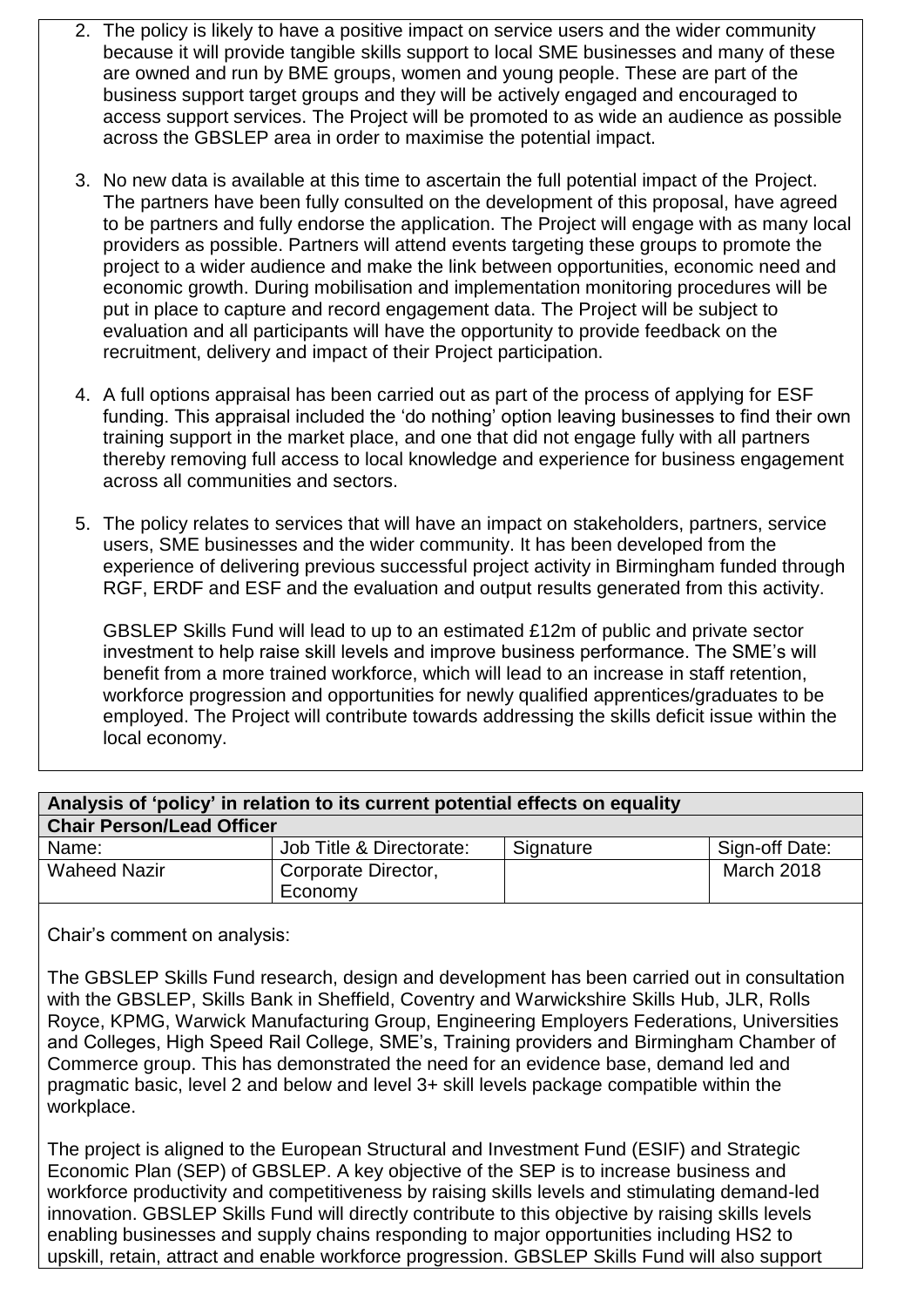GBSLEP's delivery of the national industrial strategy by improving productivity through workforce development..

The Project will raise basic, level 2 and below and level 3+ skill levels of 7,030 new and existing employees within SME based in GBSLEP area.

| Quality check and review by the Directorate Representative (s):             |                          |           |                |  |  |  |
|-----------------------------------------------------------------------------|--------------------------|-----------|----------------|--|--|--|
| Name:                                                                       | Job Title & Directorate: | Signature | Sign-off Date: |  |  |  |
|                                                                             |                          |           |                |  |  |  |
| <b>Relevance Test</b>                                                       | <b>Yes</b>               | <b>No</b> |                |  |  |  |
| The has been checked using the agreed audit arrangements in the Directorate |                          |           |                |  |  |  |
| Relevance review comments:                                                  |                          |           |                |  |  |  |

# **FULL EQUALITY ANALYSIS - STAGE 2 (Steps 3 to 4)**

#### **STEP 3: ASSESSING SPECIFIC IMPACT**

Utilising your data sources information (Step 2). What are your findings in respect of the individual protected characteristics in relation to the three aims of the General Duty - **Eliminate unlawful discrimination**, harassment and victimisation, **Advance equality of opportunity**, **Foster good relations**. Please provide a brief analysis of your findings to include:

- Does the policy involve or focus on a particular equalities group, i.e. because they have particular needs?
- Details on potential for differential impact (negative or positive) / possibility of **discriminating unlawfully**, directly or indirectly, against people from any protected characteristics
- Is there any potential effect on **relations between certain groups?**

| Please describe how you justify your answer |  |  |  |
|---------------------------------------------|--|--|--|
| Age                                         |  |  |  |
| <b>Disability</b>                           |  |  |  |
| Gender reassignment                         |  |  |  |
| Pregnancy and maternity                     |  |  |  |
| Race                                        |  |  |  |
| Religion or belief                          |  |  |  |
| Sex                                         |  |  |  |
| Sexual orientation                          |  |  |  |
| Marriage and civil partnership (aims 1      |  |  |  |
| & 2 not applicable)                         |  |  |  |

**DATA GAPS** - Have you identified any specific equality issues and data gaps that may need to be addressed through consultation and/or further research

#### **Please provide details**

#### **INVOLVING AND CONSULTING STAKEHOLDERS**

- **1.** Who has been approached to explore these issues e.g. staff groups, trade unions, student voluntary groups etc (Please give dates and details of contact)
- **2.** How have you gained the views of these experts/groups (e.g. letter, meetings, interviews, forums, workshops, questionnaires or any other method)?

#### **Please provide details:**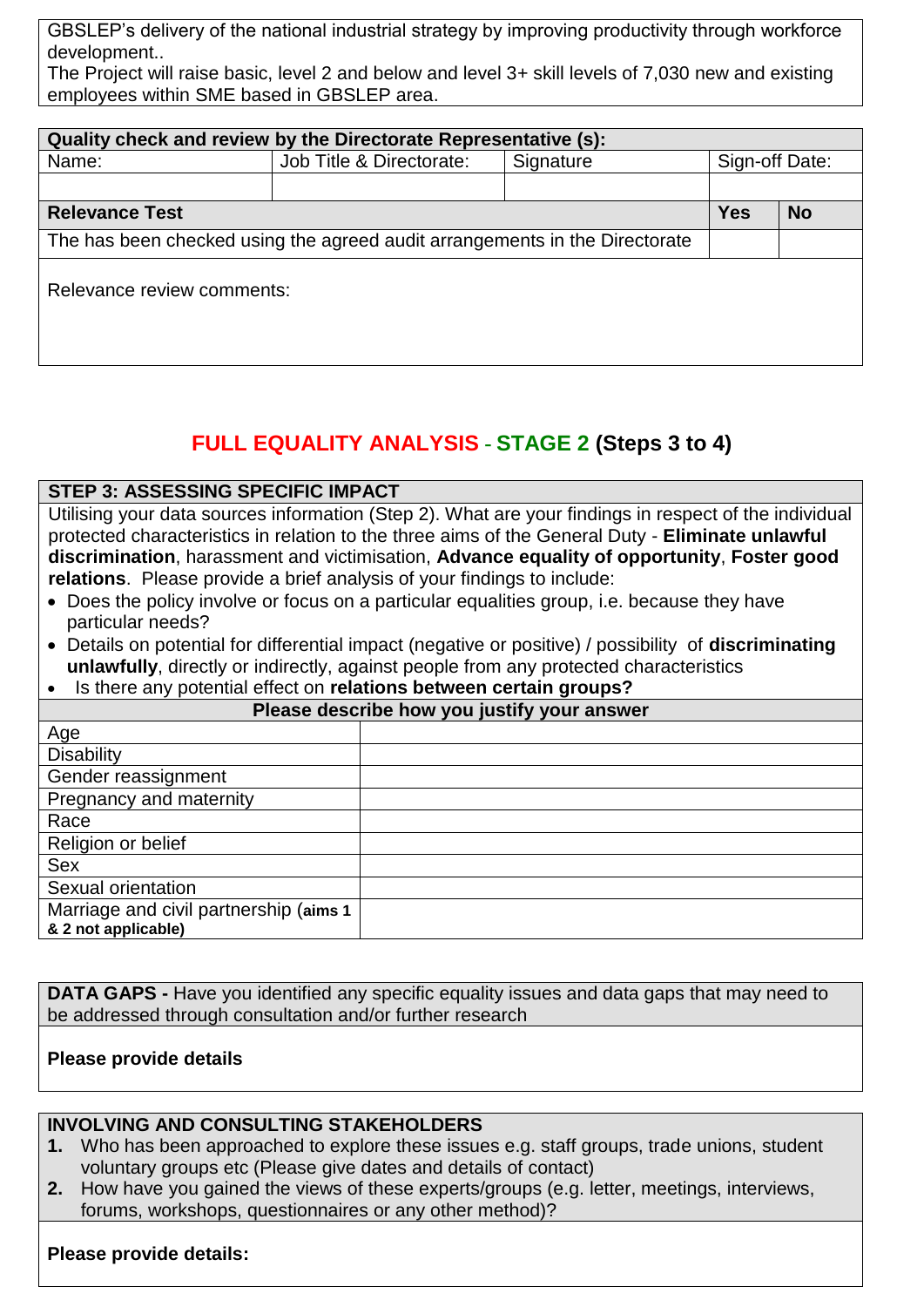### **OVERALL SUMMARY OF YOUR ANALYSIS**

#### **Please provide a summary of your analysis to include**:

- How you intend to utilise the findings as part of your decision-making;
- How your policy will meet the city councils responsibilities in relation to equality;
- How you will engage service users, employees in implementation, monitoring and review;
- How you will include commissioning and procurement considerations (if applicable);
- What opportunities might have been missed for making changes to the policy which would have a positive impact on certain groups;
- What changes/modifications will now be made to the policy in the light of this Analysis;
- How will these changes/modifications be communicated to interested parties (i.e. the groups which were adversely affected) and those consulted?

| Quality check and review by the Directorate Representative (s):       |  |                                       |            |                |                                                                                                          |                    |
|-----------------------------------------------------------------------|--|---------------------------------------|------------|----------------|----------------------------------------------------------------------------------------------------------|--------------------|
| Name:                                                                 |  | Job Title & Directorate:<br>Signature |            | Sign-off Date: |                                                                                                          |                    |
|                                                                       |  |                                       |            |                |                                                                                                          |                    |
|                                                                       |  |                                       |            |                | Full Equality Analysis has been checked using the agreed audit arrangements in the Directorate           |                    |
|                                                                       |  |                                       |            |                | <b>Summary</b> of strengths pertaining to the equality analysis. If further work needs to be done on the |                    |
| Analysis, you will need to state this                                 |  |                                       |            |                |                                                                                                          |                    |
|                                                                       |  |                                       |            |                |                                                                                                          |                    |
|                                                                       |  |                                       |            |                | <b>STEPS 4: MONITORING AND REVIEW</b> Any actions identified as an outcome of going through              |                    |
| Step 3, should be mapped against the headings within the Action Plan. |  |                                       |            |                |                                                                                                          |                    |
|                                                                       |  | <b>Actions</b>                        | <b>Ref</b> | <b>Target</b>  | <b>Outcomes</b>                                                                                          | <b>Responsible</b> |
|                                                                       |  |                                       | <b>No</b>  | <b>Date</b>    |                                                                                                          | post holder/       |
|                                                                       |  |                                       |            |                |                                                                                                          | directorate        |
| Scoping your                                                          |  |                                       |            |                |                                                                                                          |                    |
| <b>Equality Analysis</b>                                              |  |                                       |            |                |                                                                                                          |                    |
| and Analysing the<br>information                                      |  |                                       |            |                |                                                                                                          |                    |
|                                                                       |  |                                       |            |                |                                                                                                          |                    |
| How you will                                                          |  |                                       |            |                |                                                                                                          |                    |
| measure the                                                           |  |                                       |            |                |                                                                                                          |                    |
| effects of the                                                        |  |                                       |            |                |                                                                                                          |                    |
| policy                                                                |  |                                       |            |                |                                                                                                          |                    |
| How will you                                                          |  |                                       |            |                |                                                                                                          |                    |
| ensure your                                                           |  |                                       |            |                |                                                                                                          |                    |
| Actions are                                                           |  |                                       |            |                |                                                                                                          |                    |
| included within                                                       |  |                                       |            |                |                                                                                                          |                    |
| your Business                                                         |  |                                       |            |                |                                                                                                          |                    |
| Plans                                                                 |  |                                       |            |                |                                                                                                          |                    |

**STEP 5: DECISION MAKING, SIGN OFF PROCESS AND PUBLICATION** - At this stage we recommend that a senior manager/board member signs off the analysis

**The signature at each sign off stage below is based on the understanding that:**

A Full Analysis gives "due regard" to the 3 aims of the General Duty